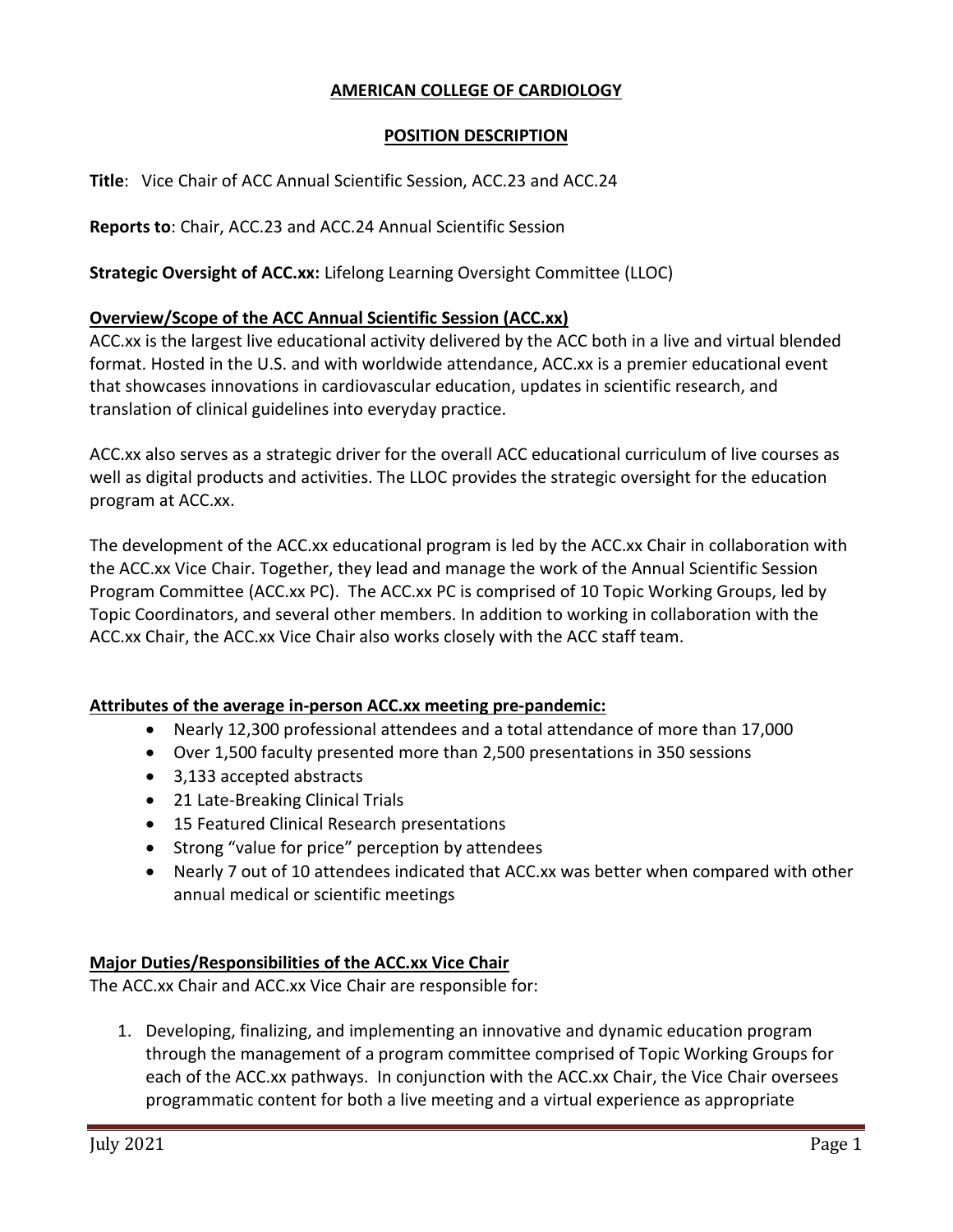including channel & pathway strategy for both live stream and on-demand segments and any virtual-only content, working closely with recommendations from ACC Annual Meeting, AV, and Digital Strategy staff teams. All final programming decisions are the sole responsibility of the ACC.xx Chair.

- 2. Work with the CVT Lead to ensure that content developed by the Topic Working Groups includes relevant team-based interprofessional perspectives and faculty.
- 3. Implementation of a fair and equitable selection process to ensure that the Program Committee includes representation from ACC member sections, councils, chapters, and subspecialty societies, as deemed appropriate each year.
- 4. Advancement of the goals and initiatives of the ACC Task Force on Diversity and Inclusion in its role to lead and expand the College's important focus on diversity and inclusion.
- 5. Align the objectives and programming of ACC.xx with the College's Strategic Plan to transform cardiovascular care and improve heart health as well as the College's Vision of a world where innovation and knowledge optimize cardiovascular care and outcomes.
- 6. Other responsibilities include:
	- a. Review of analytics from the prior year(s) when planning ACC.xx to insure continuous innovation and programmatic optimization
	- b. Review faculty development model with the Faculty Development Work Group and work with staff to deploy the model
	- c. Ongoing collaboration with the ACC staff media team to serve as a spokesperson for media relations
	- d. Ongoing collaboration to develop appropriate educational support activities in key areas of the meeting (e.g., to educate/orient all faculty on disclosure policy, requirements, the online system)
	- e. Work closely with outside organizations as and when the ACC enters into collaborative agreements, such as with the World Heart Federation, to incorporate representation and planning of sessions

# **Required Qualifications:**

- 1. ACC member in good standing
- 2. Able to make a 4-year commitment
	- a. 2-year term as Vice Chair, ACC.23 and ACC.24
	- b. 2-year term as Chair, ACC.25 and ACC.26
- 3. Able to meet the time commitment requirements including:
	- a. Active participation in bi-weekly planning calls (managed by ACC staff) during each year of tenure
	- b. Other scheduled calls during each year of tenure (e.g., with the LLOC)